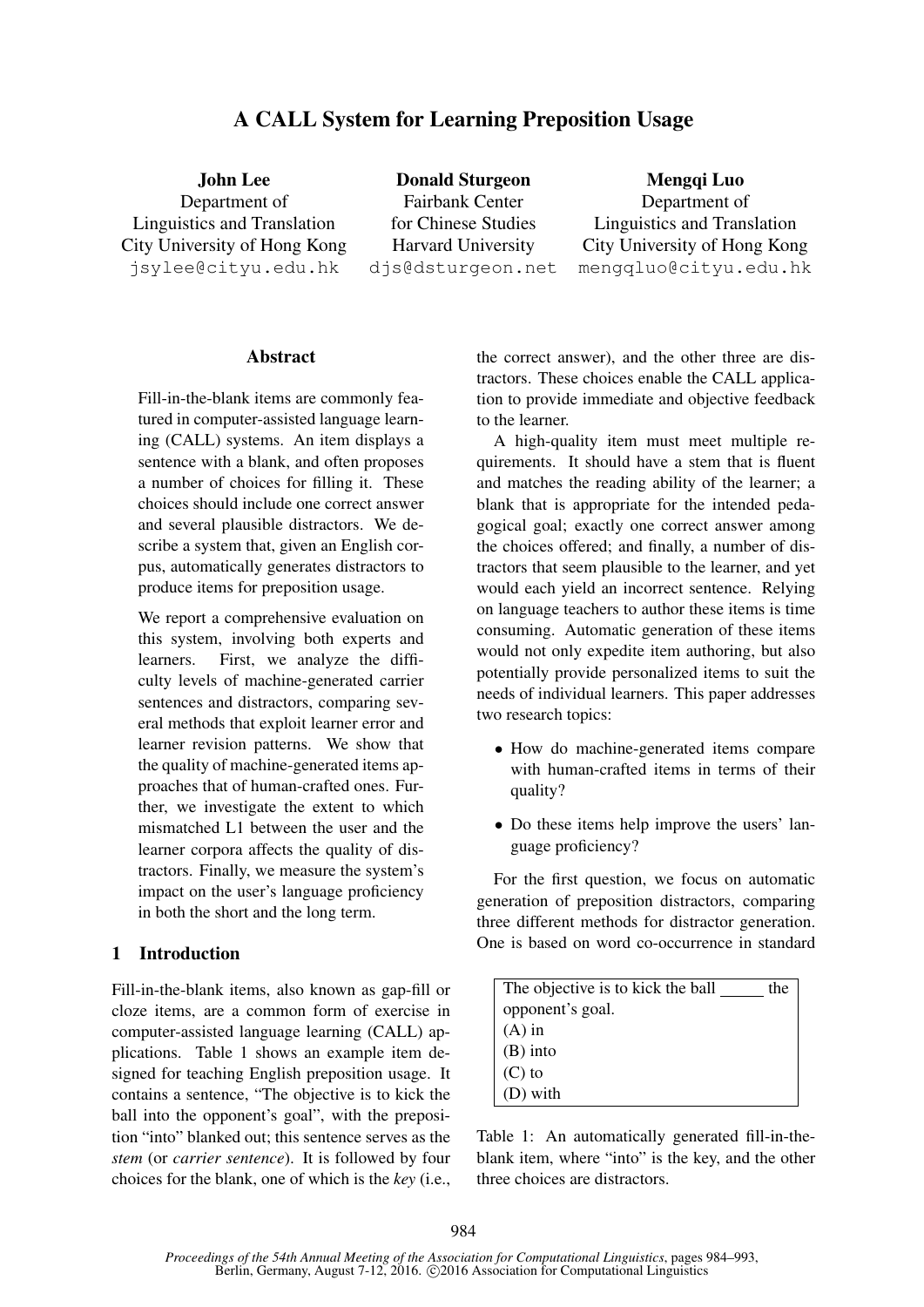corpora; a second leverages error annotations in learner corpora; the third, a novel method, exploits learners' revision behavior. Further, we investigate the effect of tailoring distractors to the user's native language (L1). For the second question, we measure users' performance in the short and in the long term, through an experiment involving ten subjects, in multiple sessions tailored to their proficiency and areas of weakness.

Although a previous study has shown that learner error statistics can produce competitive items for prepositions on a narrow domain (Lee and Seneff, 2007), a number of research questions still await further investigation. Through both expert and learner evaluation, we will compare the quality of carrier sentences and the plausibility of automatically generated distractors against human-crafted ones. Further, we will measure the effect of mismatched L1 between the user and the learner corpora, and the short- and long-term impact on the user's preposition proficiency. To the best of our knowledge, this paper offers the most detailed evaluation to-date covering all these aspects.

The rest of the paper is organized as follows. Section 2 reviews previous work. Section 3 outlines the algorithms for generating the fill-in-theblank items. Section 4 gives details about the experimental setup and evaluation procedures. Section 5 analyzes the results. Section 6 concludes the paper.

# 2 Previous Work

# 2.1 Distractor generation

Most research effort on automatic generation of fill-in-the-blank items has focused on vocabulary learning. In these items, the key is typically from an open-class part-of-speech (POS), e.g., nouns, verbs, or adjectives.

To ensure that the distractor results in an incorrect sentence, the distractor must rarely, or never, collocate with other words in the carrier sentence (Liu et al., 2005). To ensure the plausibility of the distractor, most approaches require it to be semantically close to the key, as determined by a thesaurus (Sumita et al., 2005; Smith et al., 2010), an ontology (Karamanis et al., 2006), rules handcrafted by experts (Chen et al., 2006), or contextsensitive inference rules (Zesch and Melamud, 2014); or to have similar word frequency (Shei, 2001; Brown et al., 2005). Sakaguchi et al. (2013)

applied machine learning methods to select verb distractors, and showed that they resulted in items that can better predict the user's English proficiency level.

Less attention has been paid to items for closedclass POS, such as articles, conjunctions and prepositions, which learners also often find difficult (Dahlmeier et al., 2013). For these POS, the standard algorithms based on semantic relatedness for open-class POS are not applicable. Lee and Seneff (2007) reported the only previous study on using learner corpora to generate items for a closed-class POS. They harvested the most frequent preposition errors in a corpus of Japanese learners of English (Izumi et al., 2003), but performed an empirical evaluation with native Chinese speakers on a narrow domain.

We expand on this study in several dimensions. First, carrier sentences, selected from the general domain rather than a specific one, will be analyzed in terms of their difficulty level. Second, distractor quality will be evaluated not only by learners but also by experts, who give scores based on their plausibility; in contrast to most previous studies, their quality will be compared with the human gold standard. Thirdly, the effect of mismatched L1 will also be measured.

# 2.2 Learner error correction

There has been much recent research on automatic correction of grammatical errors. Correction of preposition usage errors, in particular, has received much attention. Our task can be viewed as the inverse of error correction — ensuring that the distractor yields an incorrect sentence — with the additional requirement on the plausibility of the distractor.

Most approaches in automatic grammar correction can be classified as one of three types, according to the kind of statistics on which the system is trained. Some systems are trained on examples of correct usage (Tetreault and Chodorow, 2008; Felice and Pulman, 2009). Others are trained on examples of pairs of correct and incorrect usage, either retrieved from error-annotated learner corpora (Han et al., 2010; Dahlmeier et al., 2013) or simulated (Lee and Seneff, 2008; Foster and Andersen, 2009). More recently, a system has been trained on revision statistics from Wikipedia (Cahill et al., 2013). We build on all three paradigms, using standard English cor-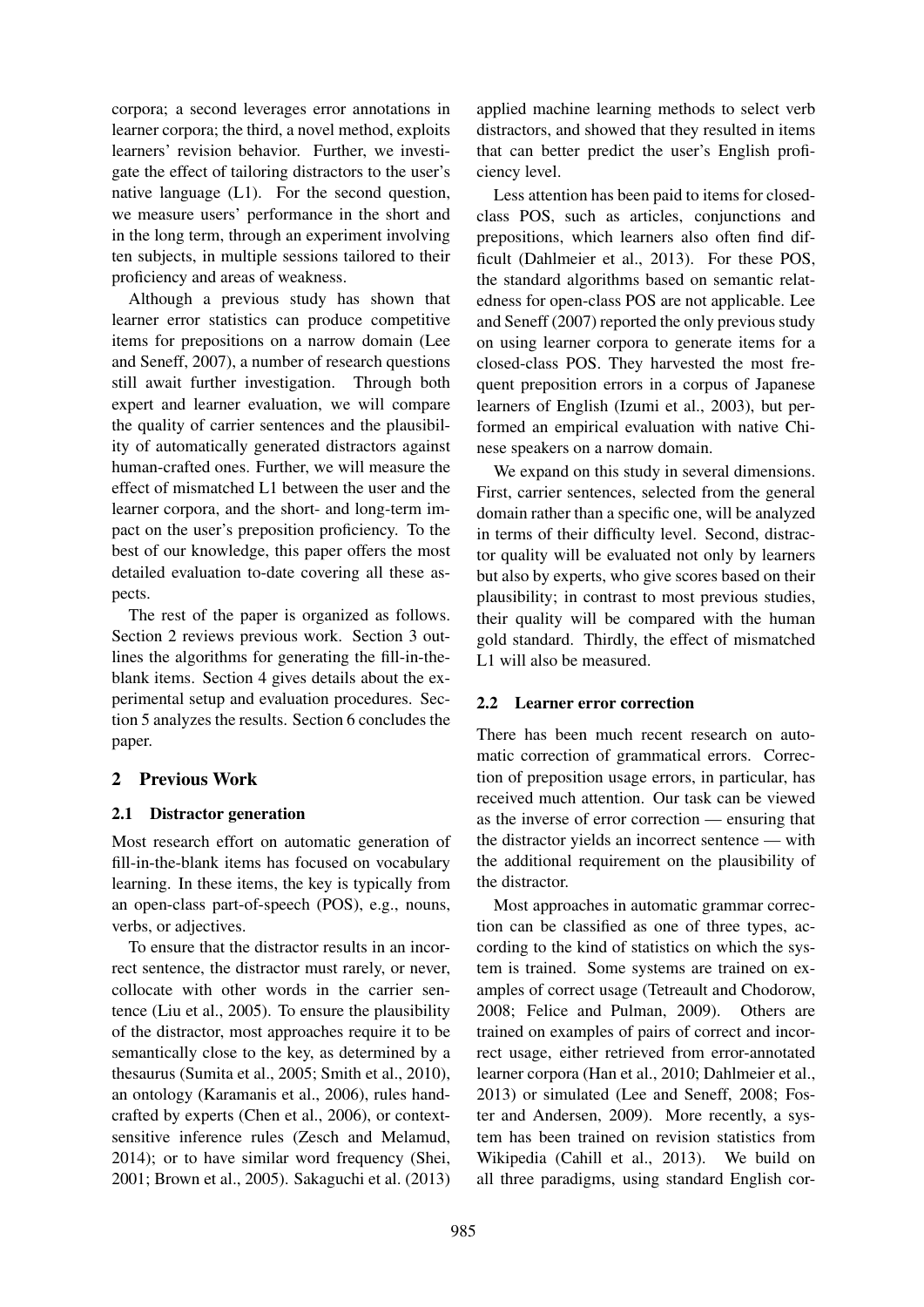

Figure 1: Parse tree for the carrier sentence in Table 1. Distractors are generated on the basis of the prepositional object ("obj") and the NP/VP head to which the prepositional phrase is attached (Section 3).

pora (Section 3.1), error-annotated learner corpora (Section 3.2) and learner revision corpora (Section 3.3) as resources to predict the most plausible distractors.

# 3 Item generation

The system assumes as input a set of English sentences, which are to serve as candidates for carrier sentences. In each candidate sentence, the system scans for prepositions, and extracts two features from the linguistic context of each preposition:

- The prepositional object. In Figure 1, for example, the word "goal" is the prepositional object of the key, "into".
- The head of the noun phrase or verb phrase (NP/VP head) to which the prepositional phrase (PP) is attached. In Figure 1, the PP "into the opponent's goal" is attached to the VP head "kick".

The system passes these two features to the following methods to generate distractors.<sup>1</sup> If all three methods are able to return a distractor, the preposition qualifies to serve as the key. If more than one key is found, the system randomly chooses one of them.

In the rest of this paper, we will sometimes abbreviate these three methods as the "Co-occur" (Section 3.1), "Error" (Section 3.2), and "Revision" (Section 3.3) methods, respectively.

### 3.1 Co-occurrence method

Proposed by Lee and Seneff (2007), this method requires co-occurrence statistics from a large corpus of well-formed English sentences.

| Co-occurrence method ("Co-occur")              |
|------------------------------------------------|
| <i>kicked</i> the chair <i>with</i>            |
| kicked the can with                            |
| with the goal of                               |
| Learner error method ("Error")                 |
| kicked it <error>in</error> the goal.          |
| kick the ball <error>in</error> the            |
| other team's <i>goal</i> .                     |
| Learner revision method ("Revision")           |
| kick the ball to into his own goal.            |
| kick the ball to towards his own <i>goal</i> . |

Table 2: The Co-occurrence Method (Section 3.1) generates "with" as the distractor for the carrier sentence in Figure 1; the Learner Error Method (Section 3.2) generates "in"; the Learner Revision Method (Section 3.3) generates "to".

This method first retrieves all prepositions that co-occur with *both* the prepositional object and the NP/VP head in the carrier sentence. These prepositions are removed from consideration as distractors, since they would likely yield a correct sentence. The remaining candidates are those that cooccur with *either* the prepositional object *or* the NP/VP head, but not both. The more frequently the candidate co-occurs with either of these words, the more plausible it is expected to appear to a learner. Thus, the candidate with the highest cooccurrence frequency is chosen as the distractor. As shown in Table 2, this method generates the distractor "with" for the carrier sentence in Figure 1, since many instances of "kick ... with" and "with ... goal" are attested.

## 3.2 Learner error method

This method requires examples of English sentences from an error-annotated learner corpus. The corpus must mark wrong preposition usage, but does not need to provide corrections for the errors.

This method first retrieves all PPs that have the given prepositional object and are attached to the given NP/VP head. It then computes the frequency of prepositions that head these PPs and are marked as wrong. The one that is most frequently marked as wrong is chosen as the distractor. As shown in Table 2, this method generates the distractor "in" for the carrier sentence in Figure 1, since it is often marked as an error.

<sup>&</sup>lt;sup>1</sup>We do not consider errors where a preposition should be inserted or deleted.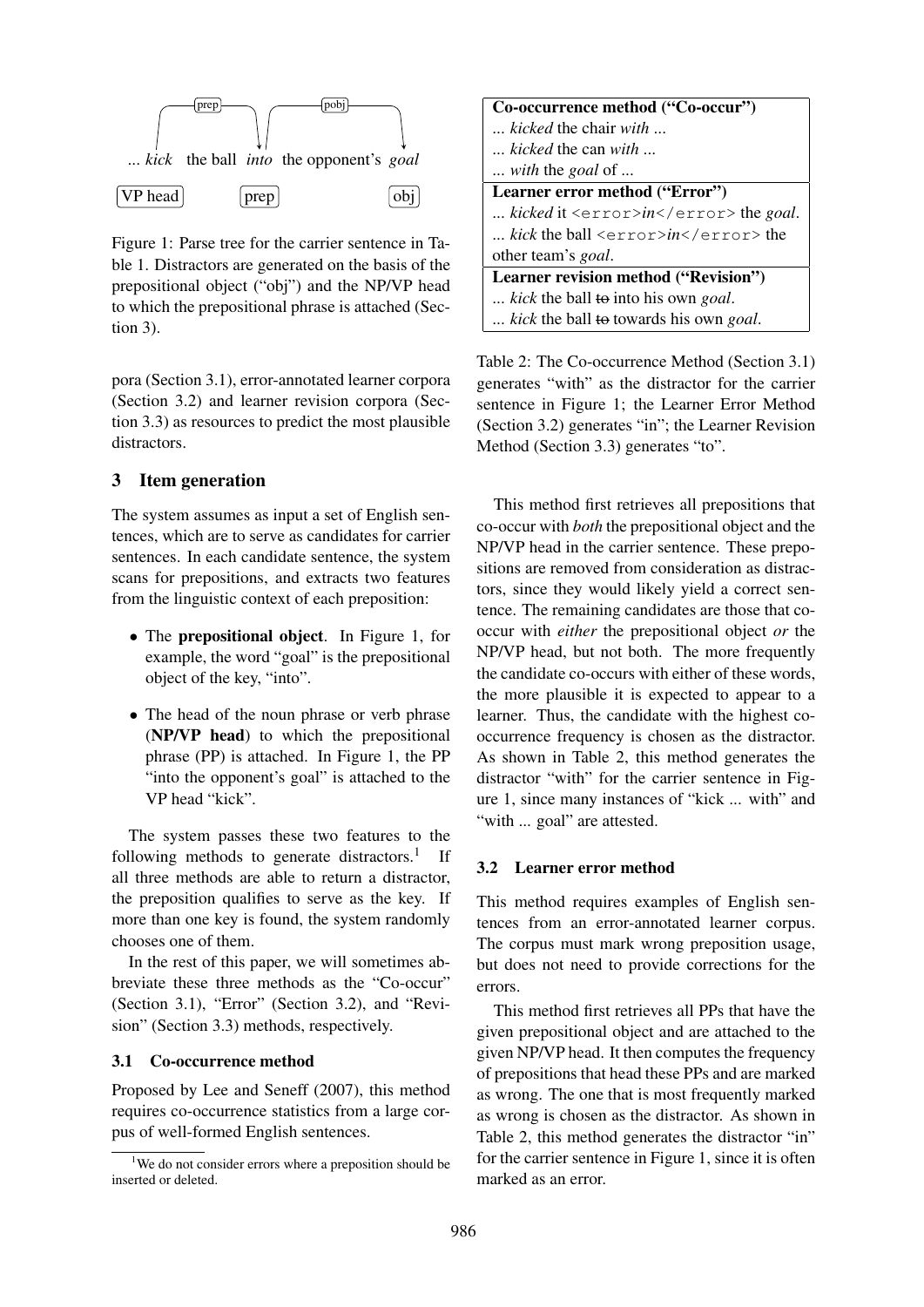### 3.3 Learner revision method

It is expensive and time consuming to annotate learner errors. As an alternative, we exploit the revision behavior of learners in their English writing. This method requires draft versions of texts written by learners. In order to compute statistics on how often a preposition in an earlier draft ("draft  $n$ ") is replaced with another one in the later draft ("draft  $n + 1$ "), the sentences in successive drafts must be sentence- and word-aligned.

This method scans for PPs that have the given prepositional object and are attached to the given NP/VP head. For all learner sentences in draft  $n$ that contain these PPs, it consults the sentences in draft  $n+1$  to which they are aligned; it retains only those sentences whose prepositional object and the NP/VP head remain unchanged, but whose preposition has been replaced by another one. Among these sentences, the method selects the preposition that is most frequently edited between two drafts. Our assumption is that frequent editing implies a degree of uncertainty on the part of the learner as to which of these prepositions is in fact correct, thus suggesting that they may be effective distractors. As shown in Table 2, this method generates the distractor "to" for the carrier sentence in Figure 1, since it is most often edited in the given linguistic context. This study is the first to exploit a corpus of learner revision history for item generation.<sup>2</sup>

# 4 Experimental setup

In this section, we first describe our datasets (Section 4.1) and the procedure for item generation (Section 4.2). We then give details on the expert evaluation (Section 4.3) and the learner evaluation (Section 4.4).

## 4.1 Data

*Carrier sentences.* We used sentences in the English portion of the Wikicorpus (Reese et al., 2010) as carrier sentences. To avoid selecting stems with overly difficult vocabulary, we ranked the sentences in terms of their most difficult word. We measured the difficulty level of a word firstly with the graded English vocabulary lists compiled by the Hong Kong Education Bureau (EDB, 2012); and secondly, for words not occurring in

any of these lists, with frequency counts derived from the Google Web Trillion Word Corpus.<sup>3</sup> In order to retrieve the prepositional object and the NP/VP head (cf. Section 3), we parsed the Wikicorpus, as well as the corpora mentioned below, with the Stanford parser (Manning et al., 2014).

*Co-occurrence method ("Co-occur").* The statistics for the Co-occurrence method were also based on the English portion of Wikicorpus.

*Learner Revision method ("Revision").* We used an 8-million-word corpus of essay drafts written by Chinese learners of English (Lee et al., 2015). This corpus contains over 4,000 essays, with an average of 2.7 drafts per essay. The sentences and words between successive drafts have been automatically aligned.

*Learner Error method ("Error").* In addition to the corpus of essay drafts mentioned above, we used two other error-annotated learner corpora. The NUS Corpus of Learner English (NUCLE) contains one million words of academic writing by students at the National University of Singapore (Dahlmeier et al., 2013). The EF-Cambridge Open Language Database (EFCAMDAT) contains over 70 million words from 1.2 million assignments written by learners from a variety of linguistic background (Geertzen et al., 2013). A subset of the database has been error-annotated. We made use of the writings in this subset that were produced by students from China and Russia.

*Human items ("Textbook").* To provide a comparison with human-authored items, we used the practise tests for preposition usage offered in an English exercise book designed for intermediate and advanced learners (Watcyn-Jones and Allsop, 2000). From the 50 tests in a variety of formats, we harvested 56 multiple-choice items, all of which had one key and three distractors.

## 4.2 Item generation procedure

We gathered three sets of 400 carrier sentences, for use in three evaluation sessions (see Section 4.4). Each sentence in Set 1 has one counterpart in Set 2 and one counterpart in Set 3 that have the same key, NP/VP head and prepositional object. We will refer to the items created from these counterpart carrier sentences as "similar" items. We will use these "similar" items to measure the learning impact on the subjects.

Each item has one key and distractors generated

<sup>&</sup>lt;sup>2</sup>A similar approach, using revision statistics in Wikipedia, has been used for the purpose of correcting preposition errors (Cahill et al., 2013).

<sup>3</sup> http://norvig.com/ngrams/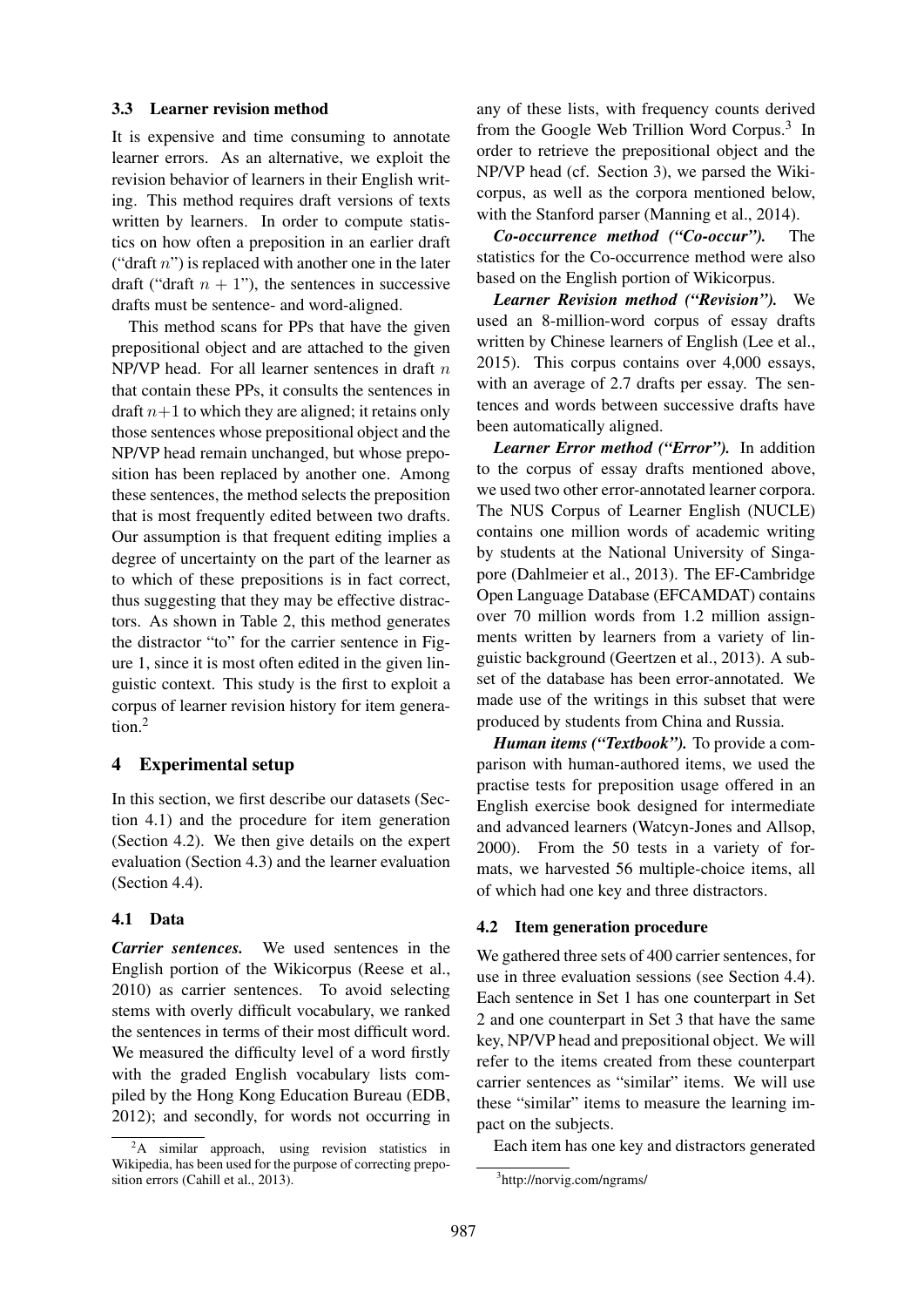by each of the three methods. For about half of the items, the three methods complemented one another to offer three distinct distractors. In the other half, two of the methods yielded the same distractor, resulting in only two distractors for those items. In Set 1, for control purposes, 56 of the items were replaced with the human items.

# 4.3 Expert evaluation procedure

Two professional English teachers (henceforth, the "experts") examined each of the 400 items in Set 1. They annotated each item, and each choice in the item, as follows.

For each item, the experts labeled its difficulty level in terms of the preposition usage being tested in the carrier sentence. They did not know whether the item was human-authored or machine-generated. Based on their experience in teaching English to native speakers of Chinese, they labeled each item as suitable for those in "Grades 1-3", "Grades 4-6", "Grades 7-9", "Grades 10-12", or ">Grade 12". We mapped these five categories to integers  $-2$ , 5, 8, 11 and 13, respectively — for the purpose of calculating difficulty scores.

For each choice in the item, the experts judged whether it is correct or incorrect. They did not know whether each choice was the key or a distractor. They may judge one, multiple, or none of the choices as correct. For an incorrect choice, they further assessed its plausibility as a distractor, again from their experience in teaching English to native speakers of Chinese. They may label it as "Plausible", "Somewhat plausible", or "Obviously wrong".

### 4.4 Learner evaluation procedure

Ten university students (henceforth, the "learners") took part in the evaluation. They were all native Chinese speakers who did not major in English. The evaluation consisted of three one-hour sessions held on different days. At each session, the learner attempted 80 items on a browser-based application (Figure 2). The items were distributed in these sessions as follows.

*Session 1.* The 400 items in Set 1 were divided into 5 groups of 80 items, with 11 to 12 human items in each group. The items in each group had comparable difficulty levels as determined by the experts, with average scores ranging from 7.9 to 8.1. Each group was independently attempted by two learners. The system recorded the items to



Figure 2: Interface for the learner evaluation. On the left, the learner selects a choice by tapping on it; on the right, the learner receives feedback.

which the learner gave wrong answers; these will be referred to as the "wrong items". Among the items to which the learner gave correct answers, the system randomly set aside 10 items; these will be referred to as "control items".

*Session 2.* To measure the short-term impact, Session 2 was held on the day following Session 1. Each learner attempted 80 items, drawn from Set 2. These items were personalized according to the "wrong items" of the individual learner. For example, if a learner had 15 "wrong items" from Session 1, he or she then received 15 similar items<sup>4</sup> from Set 2. In addition, he or she also received ten items that were similar to the "control items" from Session 1. The remaining items were drawn randomly from Set 2. As in Session 1, the system noted the "wrong items" and set aside ten "control items".

**Session 3.** To test the long-term effect of these exercises, Session 3 was held two weeks after Session 2. Each learner attempted another 80 items, drawn from Set 3. These 80 items were chosen in the same manner as in Session 2.

# 5 Results

We first report inter-annotator agreement between the two experts on the difficulty levels of the carrier sentences and the distractors (Section 5.1). We then compare the difficulty levels of the humanand machine-generated items (Section 5.2). Next, we analyze the reliability and difficulty<sup>5</sup> of the

<sup>4</sup> See definition of "similar" in Section 4.2.

<sup>5</sup>Another metric, "validity", measures the ability of the distractor to discriminate between students of different proficiency levels. This metric is relevant for items intended for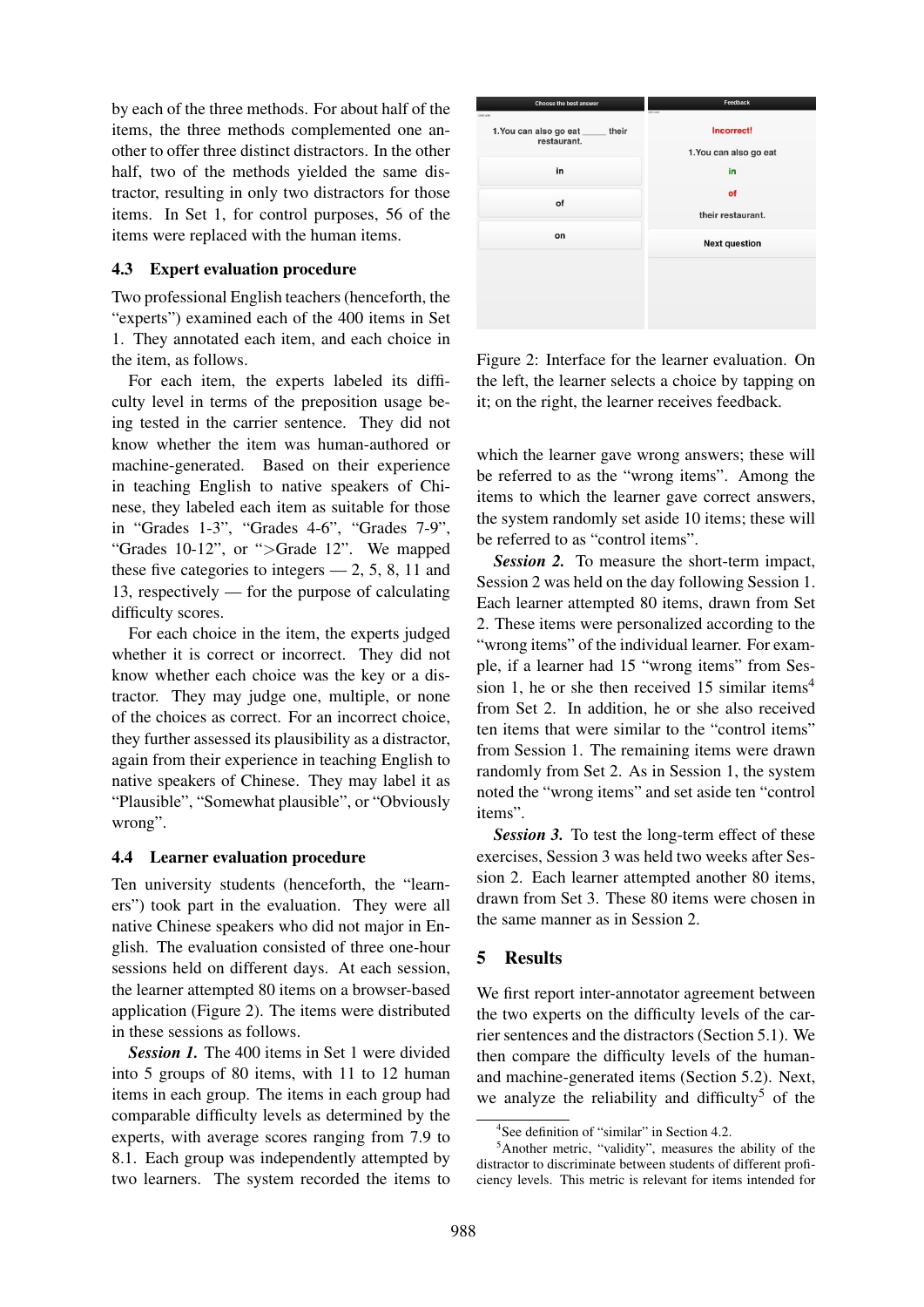

Figure 3: The difficulty level of the items in Set 1, as annotated by the experts.

automatically generated distractors (Sections 5.3 and 5.4), and the role of the native language (Section 5.5). Finally, we measure the impact on the learners' preposition proficiency (Section 5.6).

## 5.1 Inter-annotator agreement

For estimating the difficulty level of the preposition usage in the carrier sentences, the experts reached "substantial" agreement with kappa at 0.765 (Landis and Koch, 1977). In deciding whether a choice is correct or incorrect, the experts reached "almost perfect" agreement with kappa at 0.977. On the plausibility of the distractors, they reached "moderate" agreement with kappa at 0.537. The main confusion was between the categories "Obviously wrong" and "Somewhat plausible".

On the whole, expert judgment tended to correlate with actual behavior of the learners. For distractors considered "Plausible" by both experts, 63.6% were selected by the learners. In contrast, for those considered "Obviously wrong" by both experts, only 11.8% attracted any learner.

### 5.2 Carrier sentence difficulty

Figure 3 shows the distribution of difficulty level scores for the preposition usage in carrier sentences. Most items were rated as "Grades 7-9", with "Grades 4-6" being the second largest group.

A common concern over machine-generated items is whether the machine can create or select the kind of carrier sentences that illustrate challenging or advanced preposition usage, compared to those crafted by humans. In our system, the preposition errors and revisions in the learner corpora — as captured by the NP/VP head and the prepositional object — effectively served as the filter for selecting carrier sentences. Some of these errors and revisions may well be careless or trivial mistakes, and may not necessarily lead to the selection of appropriate carrier sentences.

To answer this question, we compared the difficulty levels of preposition usage in the machinegenerated and human-crafted items. The average difficulty score for the human items was 8.7, meaning they were suitable for those in Grade 8. The average for the machine-generated items were lower, at 7.2. This result suggests that our system can select carrier sentences that illustrate challenging preposition usage, at a level that is only about 1.5 grade points below those designed by humans.

#### 5.3 Distractor reliability

A second common concern over machinegenerated items is whether their distractors might yield correct sentences. When taken out of context, a carrier sentence often admits multiple possible answers (Tetreault and Chodorow, 2008; Lee et al., 2009). In this section, we compare the performance of the automatic distractor generation methods against humans.

A distractor is called "reliable" if it yields an incorrect sentence. The Learner Revision method generated the most reliable distractors<sup>6</sup>; on average, 97.4% of the distractors were judged incorrect by both experts (Table 3). The Co-occurrence method ranked second at 96.1%, slightly better than those from the Learner Error method. Many distractors from the Learner Error method indeed led to incorrect sentences in their original contexts, but became acceptable when their carrier sentences were read in isolation. Items with unreliable distractors were excluded from the learner evaluation.

Surprisingly, both the Learner Revision and Cooccurrence methods outperformed the humans. Distractors in some of the human items did indeed yield sentences that were technically correct, and were therefore deemed "unreliable" by the experts. In many cases, however, these distractors were accompanied with keys that provided more natural choices. These items, therefore, remained valid.

assessment purposes (Brown et al., 2005; Sakaguchi et al., 2013) rather than self-learning.

 $6$ The difference with the Co-occurrence method is not statistically significant, in part due to the small sample size.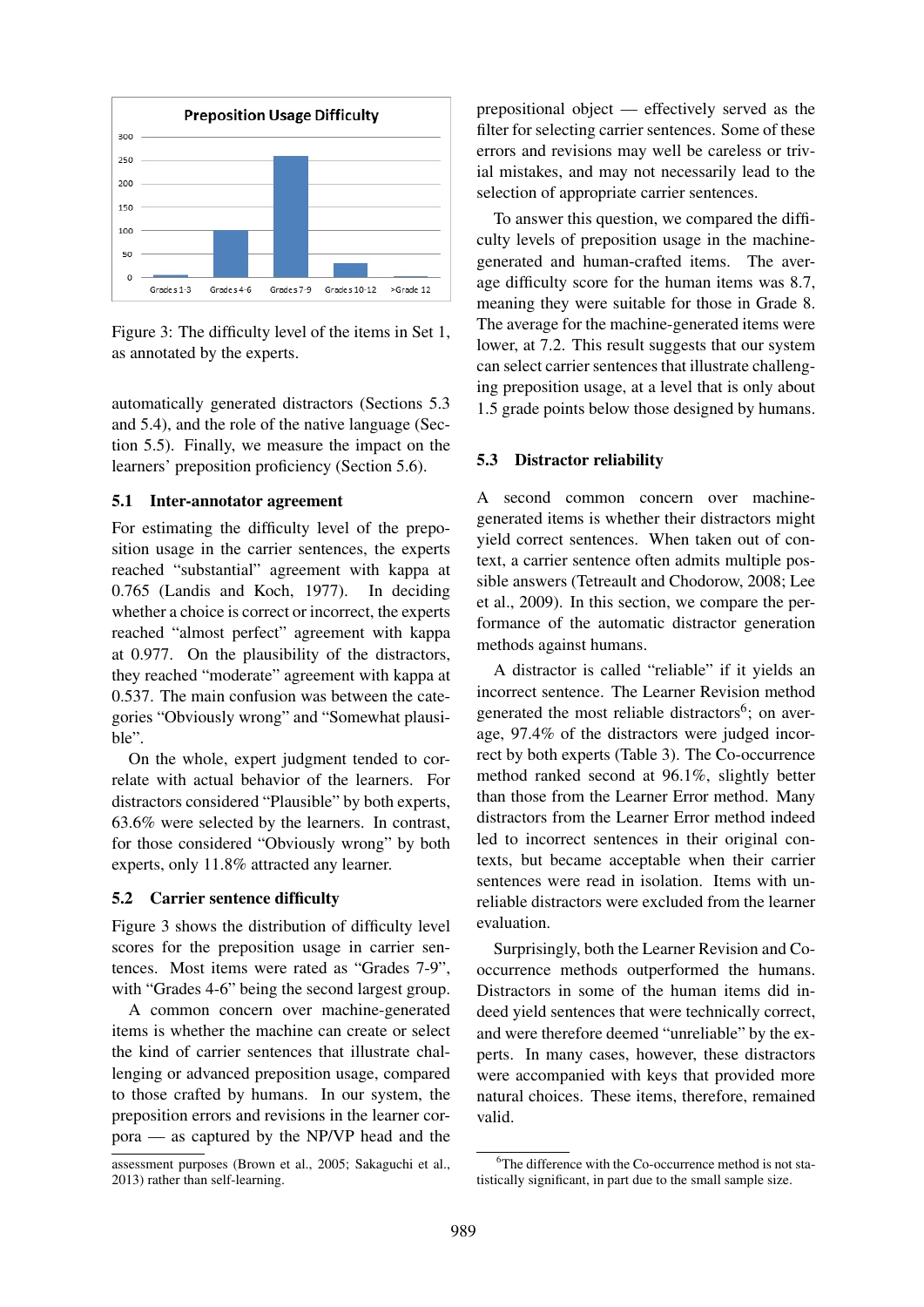| Method          | Reliable distractor |
|-----------------|---------------------|
| Co-occur        | $96.1\%$            |
| Error           | 95.6%               |
| Revision        | $97.4\%$            |
| <b>Textbook</b> | 95.8%               |

Table 3: Distractors judged reliable by both experts.

#### 5.4 Distractor difficulty

In the context of language learning, an item can be considered more useful if one of its distractors elicits a wrong choice from the learner, who would then receive corrective feedback. In this section, we compare the "difficulty" of the distractor generated by the various methods, in terms of their ability to attract the learners.

*Expert evaluation*. The two methods based on learner statistics produced the highest-quality distractors (Table 4). The Learner Error method had the highest rate of plausible distractors (51.2%) and the lowest rate of obviously wrong ones (22.0%). In terms of the number of distractors considered "Plausible", this method significantly outperformed the Learner Revision method.<sup>7</sup>

According to Table 4, all three automatic methods outperformed the humans in terms of the number of distractors rated "Plausible". This comparison, however, is not entirely fair, since the human items always supplied three distractors, whereas about half of the machine-generated items supplied only two, when two of the methods returned the same distractor.

An alternate metric is to compute the average number of distractors rated "Plausible" *per item*. On average, the human items had 0.91 plausible distractors; in comparison, the machine-generated items had 1.27. This result suggests that automatic generation of preposition distractors can perform at the human level.

*Learner evaluation*. The most direct way to evaluate the difficulty of a distractor is to measure how often a learner chose it. The contrast is less clear cut in this evaluation. Overall, the learners correctly answered 76.2% of the machinegenerated items, and 75.5% of the human items, suggesting that the human distractors were more challenging. One must also take into account, however, the fact that the carrier sentences are

| <b>Method</b>   | <b>Plausible</b> | Some-     | <b>Obvious-</b> |
|-----------------|------------------|-----------|-----------------|
|                 |                  | what      | <b>lv</b>       |
|                 |                  | plausible | wrong           |
| Co-occur        | 34.6%            | 31.5%     | 33.9%           |
| Error           | 51.2%            | 26.8%     | $22.0\%$        |
| Revision        | 45.4%            | 28.5%     | $26.1\%$        |
| <b>Textbook</b> | 31.4%            | 34.2%     | 34.5%           |

Table 4: Plausibility judgment of distractors by experts.

more difficult in the human items than in the machine-generated ones. Broadly speaking, the machine-generated distractors were almost as successful as those authored by humans.

Consistent with the experts' opinion (Table 4), the Learner Error method was most successful among the three automatic methods (Table 5). The learner selection rate of its distractors was 13.5%, which was significantly higher<sup>8</sup> than its closest competitor, the Learner Revision method, at 9.5%. The Co-occurrence method ranked last, at 9.2%. It is unfortunately difficult to directly compare these rates with that of the human distractors, which they were offered in different carrier sentences.

#### 5.5 Impact of L1

We now turn our attention to the relation between the native language (L1) of the user, and that of the learner corpora used for training the system. Specifically, we wish to measure the gain, if any, in matching the L1 of the user with the L1 of the learner corpora. To this end, for the Learner Error method, we generated distractors from the EF-Cambridge corpus with two sets of statistics: one harvested from the portion of the corpus with writings by Chinese students, the others from the portion by Russian students.

*Expert evaluation*. Table 6 contrasts the experts' plausibility judgment on distractors generated from these two sets. Chinese distractors were

 ${}^{8}p$  < 0.05 by McNemar's test.

| Method   | Learner selection rate |
|----------|------------------------|
| Co-occur | $9.2\%$                |
| Error    | $13.5\%$               |
| Revision | $9.5\%$                |

Table 5: Percentage of distractors selected by learners.

 $7p < 0.05$  by McNemar's test, for both expert annotators.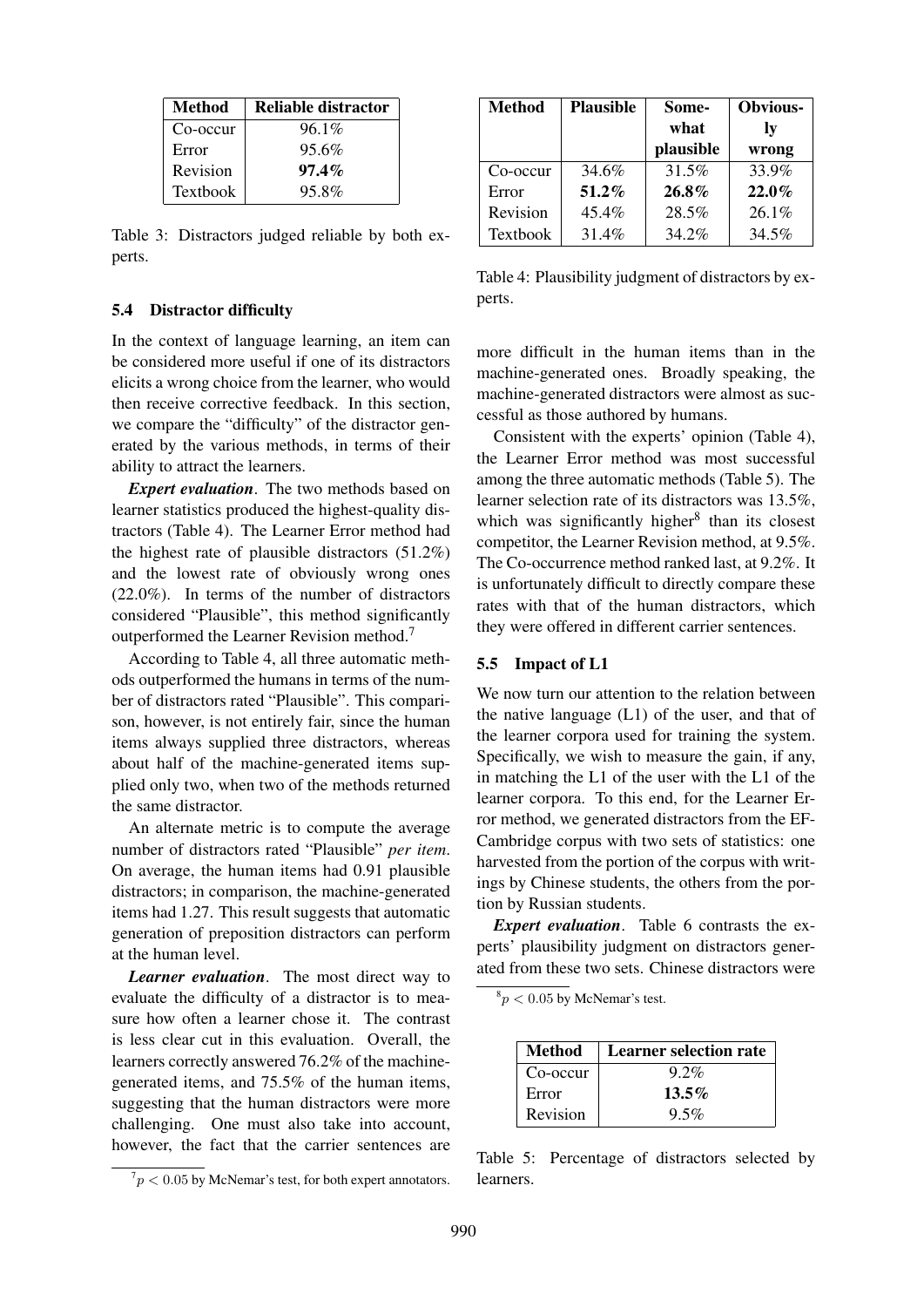| <b>Method</b> | <b>Plausible</b> | Some-<br>what<br>plausible | <b>Obvious-</b><br>lv<br>wrong |
|---------------|------------------|----------------------------|--------------------------------|
| Chinese       | $57.7\%$         | $24.0\%$                   | $18.3\%$                       |
| Russian       | 55.3%            | 22.0%                      | 22.7%                          |

Table 6: Plausibility judgment of distractors generated from the Chinese and Russian portions of the EF-Cambridge corpus, by experts.

slightly more likely to be rated "plausible" than the Russian ones, and less likely to be rated "obviously wrong".<sup>9</sup> The gap between the two sets of distractors was smaller than may be expected.

*Learner evaluation*. The difference was somewhat more pronounced in terms of the learners' behavior. The learners selected Chinese distractors, which matched their L1, 29.9% of the time over the three sessions. In contrast, they fell for the Russian distractors, which did not match their L1, only 25.1% of the time. This result confirms the intuition that matching L1 improves the plausibility of the distractors, but the difference was nonetheless relatively small. This result suggets that it might be worth paying the price for mismatched L1s, in return for a much larger pool of learner statistics.

#### 5.6 Impact on learners

In this section, we consider the impact of these exercises on the learners. The performance of the learners was rather stable across all sessions; their average scores in the three sessions were 73.0%, 73.6% and 69.9%, respectively. It is difficult, however, to judge from these scores whether the learners benefited from the exercises, since the composition of the items differed for each session.

Instead, we measured how often the learners retain the system feedback. More specifically, if the learner chose a distractor and received feedback (cf. Figure 2), how likely would he or she succeed in choosing the key in a "similar"<sup>10</sup> item in a subsequent session.

We compared the learners' responses between Sessions 1 and 2 to measure the short-term impact, and between Sessions 2 and 3 to measure the longterm impact. In Session 2, when the learners at-

| <b>Difficulty level</b> | <b>Retention rate</b> |
|-------------------------|-----------------------|
| Below 6                 | 74.0%                 |
| $6-8$                   | 71.3%                 |
| $9 - 11$                | $60.0\%$              |
| 12 or above             | 25%                   |

Table 7: Retention rate for items at different levels of difficulty.

tempted items that were "similar" to their "wrong items" from Session 1, they succeeded in choosing the key in 72.4% of the cases.<sup>11</sup> We refer to this figure as the "retention rate", in this case over the one-day period between the two sessions. The retention rate deteriorated over a longer term. In Session 3, when the learners attempted items that were "similar" to their "wrong items" from Session 2, which took place two weeks before, they succeeded only in  $61.5\%$  of the cases.<sup>12</sup>

Further, we analyzed whether the difficulty level of the items affected their retention rate. Statistics in Table 7 show that the rate varied widely according to the difficulty level of the "wrong items". Difficult items, at Grade 12 or beyond, proved hardest to learn, with a retention rate of only 25%. At the other end of the spectrum, those below Grade 6 were retained 74% of the time. This points to the need for the system to reinforce difficult items more frequently.

#### 6 Conclusions

We have presented a computer-assisted language learning (CALL) system that automatically creates fill-in-the-blank items for prepositions. We found that the preposition usage tested in automatically selected carrier sentences were only slightly less challenging than those crafted by humans. We compared the performance of three methods for distractor generation, including a novel method that exploits learner revision statistics. The method based on learner error statistics yielded the most plausible distractors, followed by the one based on learner revision statistics. The items produced jointly by these automatic methods, in both expert and learner evaluations, rivalled the quality of human-authored items. Further, we evaluated the extent to which mismatched

 $9^9$ Data sparseness prevented us from generating both Chinese and Russian distractors for the same carrier sentences for evaluation. These statistics are therefore not controlled with regard to the difficulty level of the sentences.

<sup>&</sup>lt;sup>10</sup>See definition of "similar" in Section 4.2.

 $11\text{As}$  a control, the retention rate for correctly answered items in Session 1 was 80% in Session 2.

 $12\text{As}$  a control, the retention rate for correctly answered items in Session 2 was 69.0% in Session 3.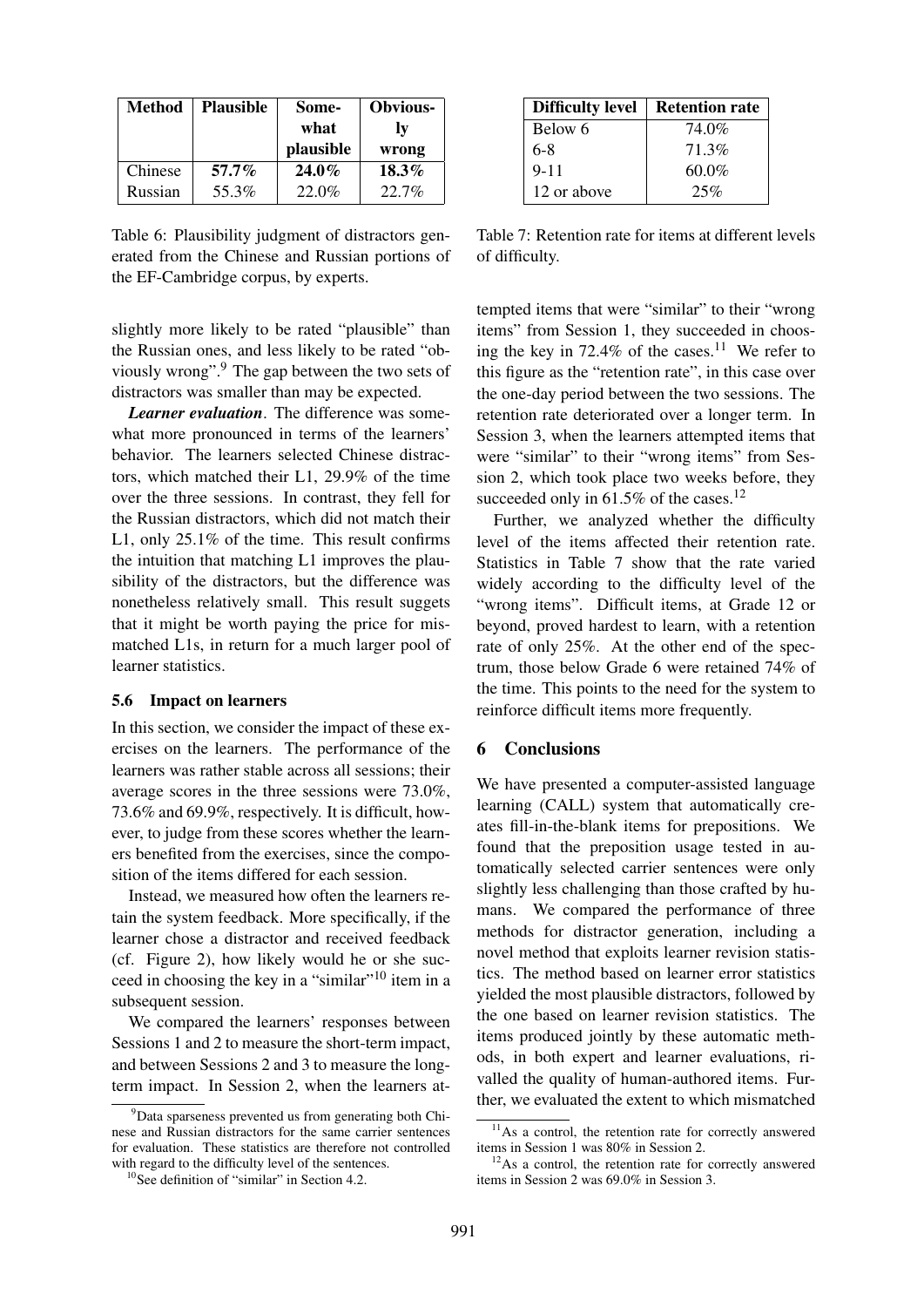native language (L1) affects distractor plausibility. Finally, in a study on the short- and long-term impact on the learners, we showed that difficult items had lower retention rate. In future work, we plan to conduct larger-scale evaluations to further validate these results, and to apply these methods on other common learner errors.

# Acknowledgments

We thank NetDragon Websoft Holding Limited for their assistance with system evaluation, and the reviewers for their very helpful comments. This work was partially supported by an Applied Research Grant (Project no. 9667115) from City University of Hong Kong.

# References

- Jonathan C. Brown, Gwen A. Frishkoff, and Maxine Eskenazi. 2005. Automatic Question Generation for Vocabulary Assessment. In *Proc. HLT-EMNLP*.
- Aoife Cahill, Nitin Madnani, Joel Tetreault, and Diane Napolitano. 2013. Robust Systems for Preposition Error Correction using Wikipedia Revisions. In *Proc. NAACL-HLT*.
- Chia-Yin Chen, Hsien-Chin Liou, and Jason S. Chang. 2006. FAST: An Automatic Generation System for Grammar Tests. In *Proc. COLING/ACL Interactive Presentation Sessions*.
- Daniel Dahlmeier, Hwee Tou Ng, and Siew Mei Wu. 2013. Building a Large Annotated Corpus of Learner English: The NUS Corpus of Learner English. In *Proc. 8th Workshop on Innovative Use of NLP for Building Educational Applications*.
- EDB. 2012. *Enhancing English Vocabulary Learning and Teaching at Secondary Level*. http://www.edb.gov.hk/vocab\_learning\_sec.
- Rachele De Felice and Stephen Pulman. 2009. Automatic Detection of Preposition Errors in Learner Writing. *CALICO Journal*, 26(3):512–528.
- Jennifer Foster and Øistein E. Andersen. 2009. Gen-ERRate: Generating Errors for Use in Grammatical Error Detection. In *Proc. 4th Workshop on Innovative Use of NLP for Building Educational Applications*.
- Jeroen Geertzen, Theodora Alexopoulou, and Anna Korhonen. 2013. Automatic Linguistic Annotation of Large Scale L2 Databases: The EF-Cambridge Open Language Database (EFCAMDAT). In *Proc. 31st Second Language Research Forum (SLRF)*.
- Na-Rae Han, Joel Tetreault, Soo-Hwa Lee, and Jin-Young Ha. 2010. Using Error-annotated ESL Data to Develop an ESL Error Correction System. In *Proc. LREC*.
- Emi Izumi, Kiyotaka Uchimoto, Toyomi Saiga, Thepchai Supnithi, and Hitoshi Isahara. 2003. Automatic Error Detection in the Japanese Learners' English Spoken Data. In *Proc. ACL*.
- Nikiforos Karamanis, Le An Ha, and Ruslan Mitkov. 2006. Generating Multiple-Choice Test Items from Medical Text: A Pilot Study. In *Proc. 4th International Natural Language Generation Conference*.
- J. Richard Landis and Gary G. Koch. 1977. The Measurement of Observer Agreement for Categorical Data. *Biometrics*, 33:159–174.
- John Lee and Stephanie Seneff. 2007. Automatic generation of cloze items for prepositions. In *Proc. Interspeech*.
- John Lee and Stephanie Seneff. 2008. Correcting Misuse of Verb Forms. In *Proc. ACL*.
- John Lee, Joel Tetreault, and Martin Chodorow. 2009. Human Evaluation of Article and Noun Number Usage: Influences of Context and Construction Variability. In *Proc. Linguistic Annotation Workshop*.
- John Lee, Chak Yan Yeung, Amir Zeldes, Marc Reznicek, Anke Lüdeling, and Jonathan Webster. 2015. CityU Corpus of Essay Drafts of English Language Learners: a Corpus of Textual Revision in Second Language Writing. *Language Resources and Evaluation*, 49(3):659–683.
- Chao-Lin Liu, Chun-Hung Wang, Zhao-Ming Gao, and Shang-Ming Huang. 2005. Applications of Lexical Information for Algorithmically Composing Multiple-Choice Cloze Items. In *Proc. 2nd Workshop on Building Educational Applications Using NLP*, pages 1–8.
- Christopher D. Manning, Mihai Surdeanu, John Bauer, Jenny Finkel, Steven J. Bethard, and David Mc-Closky. 2014. The Stanford CoreNLP Natural Language Processing Toolkit. In *Proc. ACL System Demonstrations*, pages 55–60.
- Samuel Reese, Gemma Boleda, Montse Cuadros, Lluís Padró, and German Rigau. 2010. Wikicorpus: A Word-Sense Disambiguated Multilingual Wikipedia Corpus. In *Proc. LREC*.
- Keisuke Sakaguchi, Yuki Arase, and Mamoru Komachi. 2013. Discriminative Approach to Fill-inthe-Blank Quiz Generation for Language Learners. In *Proc. ACL*.
- Chi-Chiang Shei. 2001. FollowYou!: An Automatic Language Lesson Generation System. *Computer Assisted Language Learning*, 14(2):129–144.
- Simon Smith, P. V. S. Avinesh, and Adam Kilgarriff. 2010. Gap-fill Tests for Language Learners: Corpus-Driven Item Generation. In *Proc. 8th International Conference on Natural Language Processing (ICON)*.